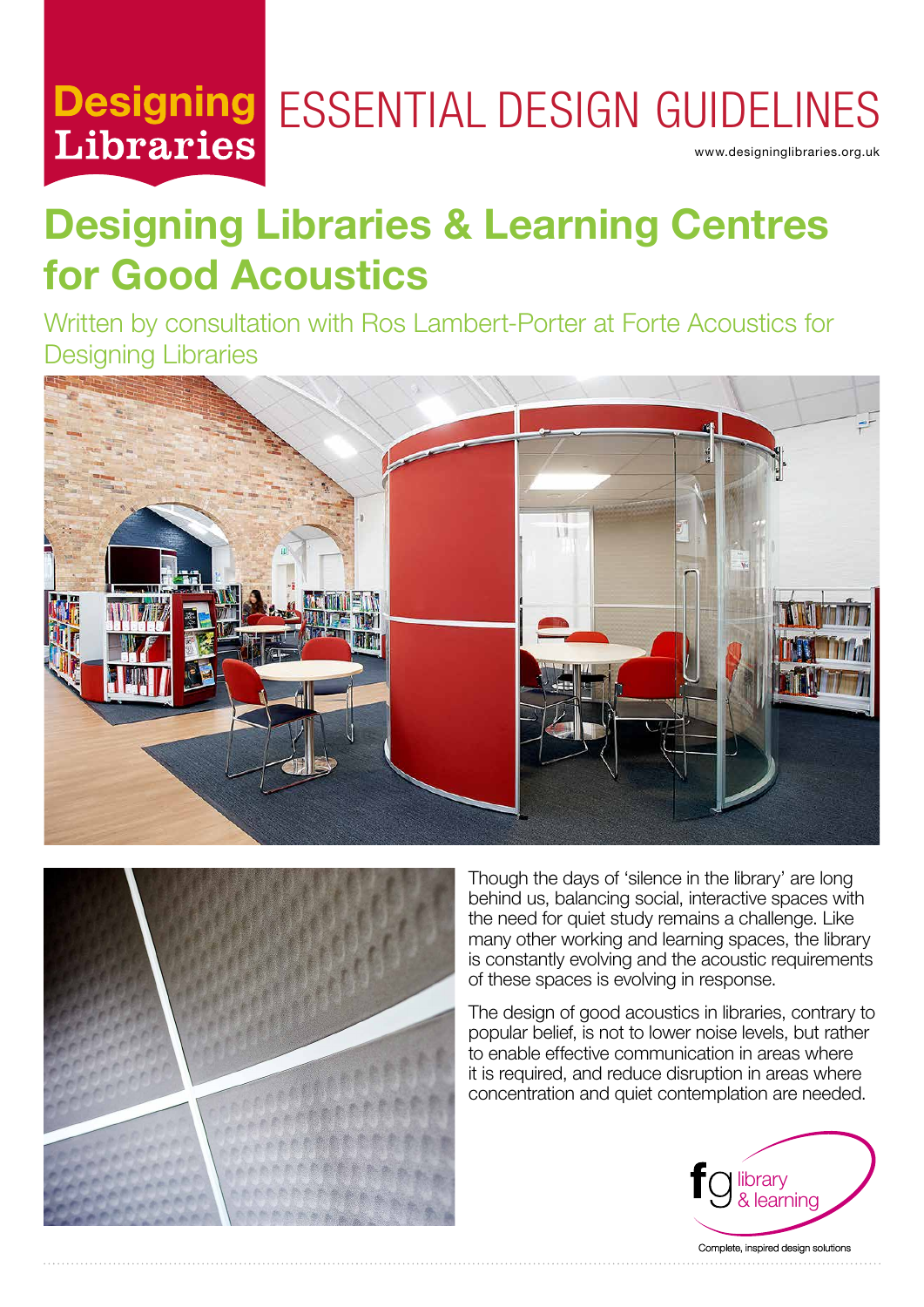#### What do the regulations say?

The guidance on acoustic design for libraries is relatively limited. There are two main documents which offer some criteria and limits:

- 1. BS 8233:2014 Guidance on sound insulation and noise reduction for buildings.
- 2. Building Bulletin 93 (BB93), 2015 Acoustic design of schools: performance standards.

The first of these briefly addresses libraries through a recommendation for ambient (background) noise level (normally resulting from external noise sources and building services), giving the design guide of 40-50 dBA. The second, used for schools, gives 45 dBA as the upper limit. Both documents give other ranges and limits for learning, meeting and work areas which are often found in a modern library. BB93 also gives guidance relating to the degree of reverberation (echo) within these spaces. This is given in the form of reverberation time (the time it takes an impulse sound like a balloon burst to die away), which should be less than or equal to one second.

### How do we create a good acoustic environment in a library?

The first step is to think carefully about which discrete areas you wish to include. An library will cater for many areas, including bookstock, staff and study areas, meeting rooms or pods, collaboration areas and even, in some cases, auditoria or multimedia hubs. Just as some tasks, for example brainstorming, are not practical in spaces used for study, the acoustics that are appropriate to these areas may not be right to use in others. Tasks that are sensitive to sound and disruption should be isolated, in as much as is practical, from others that might cause disruption.

Controlling the overall reverberation within the space is very important as excessive reverberation can lead to a build-up of noise levels when people are talking simultaneously, resulting in an uncomfortable environment. While books are highly absorbent, they are constantly being replaced with other media such as DVDs, podcasts and other e-materials and so their presence in libraries may diminish. In addition, many older library buildings are formed from highly reflective building materials which can cause the sound to bounce back into the room rather than being lost as heat.







Complete, inspired design solutions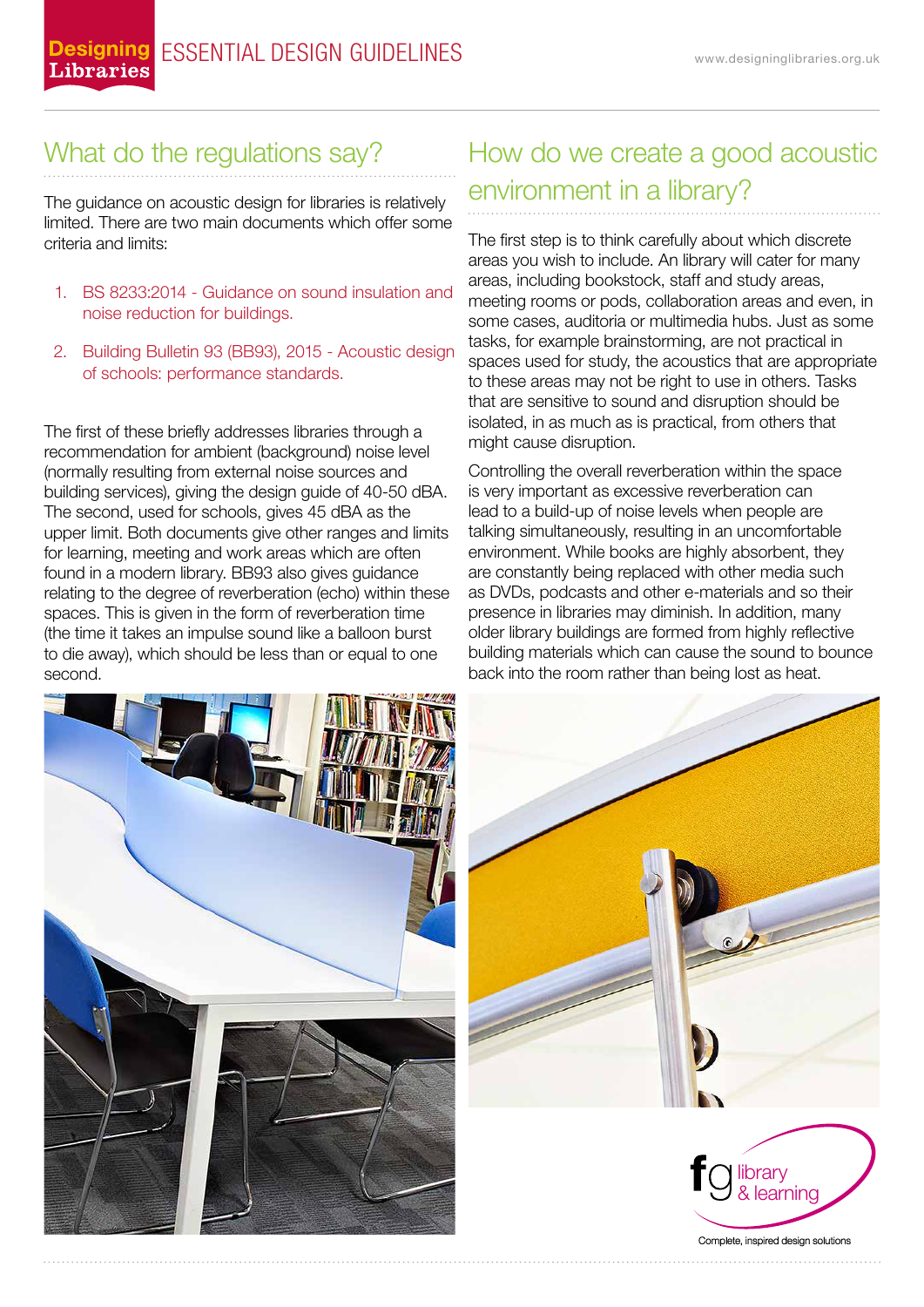The high ceilings found in some libraries increase the volume of the space which, in turn, increases the reverberation time (assuming these ceilings are not absorbent). Fortunately, reverberation issues are normally relatively simple to solve. Acoustic ceiling and wall absorbers which are effective at sound levels in the speech frequency range, when placed in the correct configuration and in the correct quantities, solve reverberation within the space, leading to a far more pleasant acoustic environment and reducing reverberant noise levels. In addition, if absorption is placed correctly, screens and other barriers can be made more effective.

Using physical barriers to redirect or 'block' sound is another method of controlling acoustics. Screening off areas with different uses gives both acoustic and visual cues to different zones. These barriers must be sufficiently high and wide in order to be effective, since sound easily reflects off adjacent surfaces and also bends around objects. Screens with solid cores and acoustically absorbent faces are the most effective

for this purpose. Where more privacy is required, acoustic pods can be used for meeting spaces or even quieter, uninterrupted study. In some cases, they may be useful to create a "phone-calls-allowed" area where staff and library users might take telephone calls without disrupting others. It is important that both pods and screens are placed in the correct space for optimum performance. For example, a pod placed in an especially quiet area, close to potential listeners, will provide less privacy that one placed farther from listeners in a noisier or busier area.

Even with the optimal amount of absorption and blocking in place, the level of background noise in the library can make or break the acoustic environment. A common misconception is that noise levels should be as low as possible for acoustic control. However, the greater the difference in level between a sound and the background noise level, the greater the disruption caused by that sound will be. With this in mind, having background noise levels that are low enough so as not to be disturbing in themselves, but